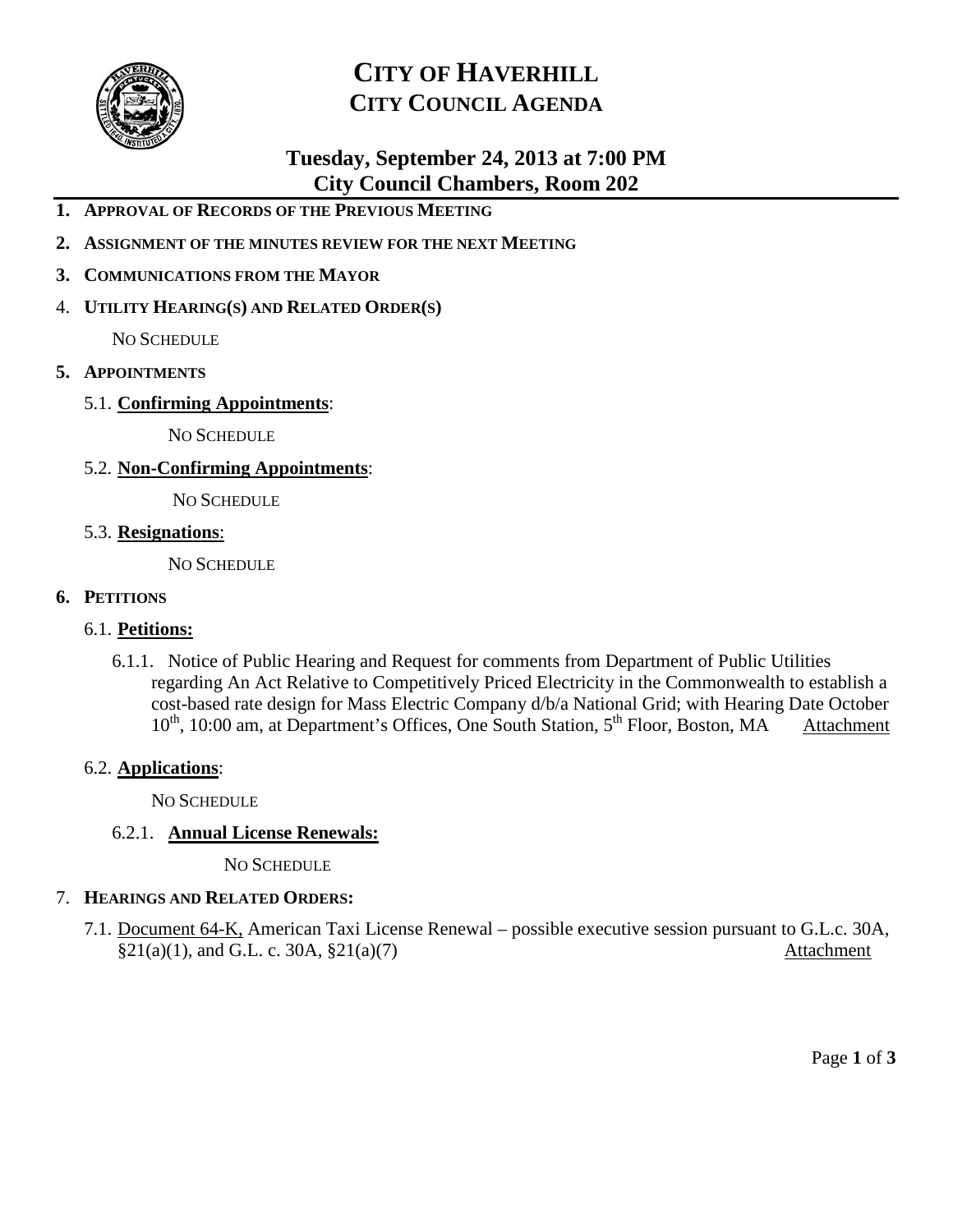

# **CITY OF HAVERHILL CITY COUNCIL AGENDA**

# **Tuesday, September 24, 2013 at 7:00 PM City Council Chambers, Room 202**

### 8. **MOTIONS AND ORDERS**

| 8.1. Order authorize payment of bill(s) of the previous years and to further authorize payment from current |                                                                                                                                |             |                                |            |
|-------------------------------------------------------------------------------------------------------------|--------------------------------------------------------------------------------------------------------------------------------|-------------|--------------------------------|------------|
| year departmental appropriations as listed below:                                                           |                                                                                                                                |             |                                |            |
|                                                                                                             | <b>Merrimack Valley Planning Commission</b>                                                                                    | \$625.00    |                                |            |
|                                                                                                             | \$1,585.25<br>Joseph R Piantedosi CPE                                                                                          |             |                                |            |
|                                                                                                             | <b>Haverhill Public Schools</b>                                                                                                | \$15,597.95 |                                | Attachment |
| 8.2. Ordinances (File 10 Days)                                                                              |                                                                                                                                |             |                                |            |
|                                                                                                             | 8.2.1. Ordinance re: Salaries; All Departments – Non Union<br>Mileage Reimbursement and Furlough Day Reimbursement             |             | <b>File 10 days</b> Attachment |            |
|                                                                                                             | 8.2.2. Ordinance re: Salaries; Administrative & Professional Positions<br>Mileage Reimbursement and Furlough Day Reimbursement |             | File 10 days                   | Attachment |

## **9. UNFINISHED BUSINESS OF PRECEDING MEETINGS**

9.1. Document 82-B, Ordinance re: Salaries Highway/Park Department **Filed Sept 11 2013** Attachment

## **10. COMMUNICATIONS AND REPORTS FROM CITY OFFICERS AND EMPLOYEES**

## 10.1. **Monthly Reports**:

NO SCHEDULE

## 10.2. **Communications from Councillors:**

10.2.1. Communication from Councillor Sullivan requesting an update on the status of Hilldale Cemetery Attachment

## 10.3. **Communications from City Employees:**

NO SCHEDULE

## **11. RESOLUTIONS AND PROCLAMATIONS**

NO SCHEDULE

## **12. COUNCIL COMMITTEE REPORTS AND ANNOUNCEMENTS**

## 12.1. **Council Committee Reports:**

12.1.1. Councillor Hart submits Minutes of the Public Safety Committee Meeting held September  $16<sup>th</sup>$ Attachment

Page **2** of **3**